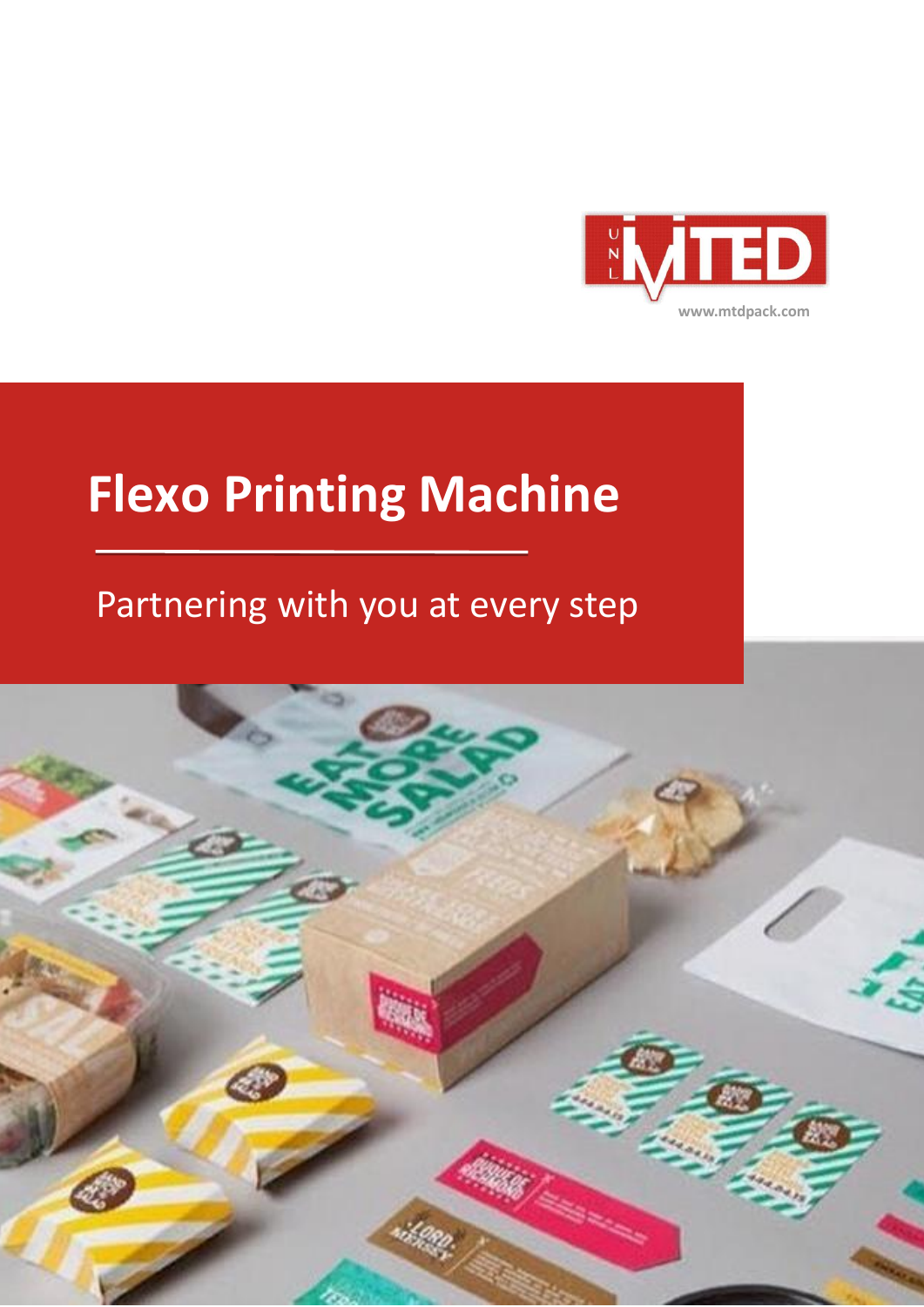# **ZYT-6**

## Six Color Flexo Printing Machine



**MTED ZYT-6** is a stack type flexo printing machine with up to six colors. It's suitable for roll to roll printing of kraft paper, laminated paper, non woven fabric, plastic film such as PVC, PE, OPP, CPP, etc.

The machine adopts flexible photosensitive resin plates and rubber plates as the base material, and transfer the liquid ink through anilox rollers to the printed material. It's an ideal printing press for food, industrial and retail shopping industries.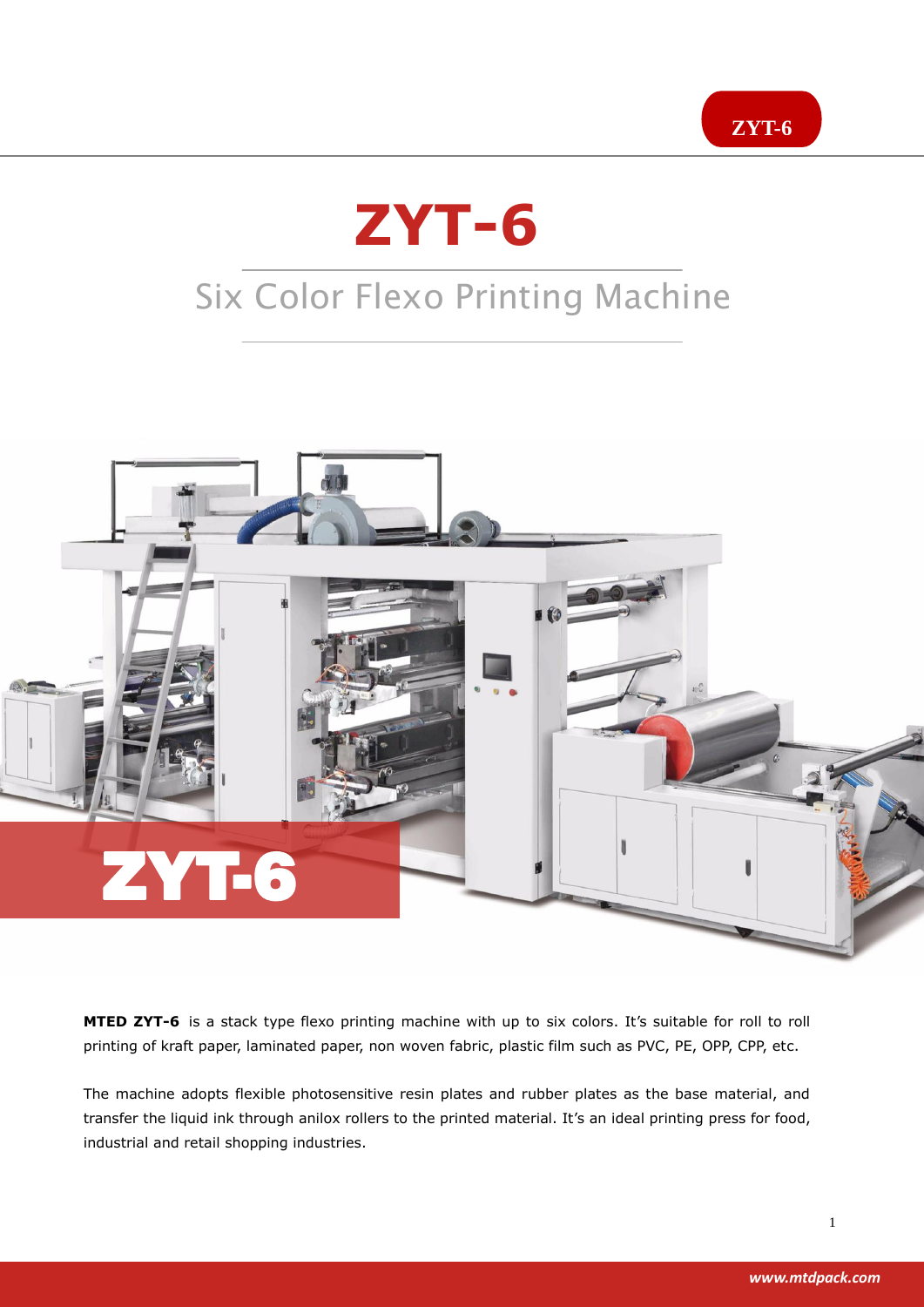

#### Features



- > PLC and HMI control
- $\triangleright$  Auto web guide
- $\triangleright$  Auto tension control
- $\triangleright$  Hydraulic web lifting
- $\triangleright$  High productivity
- $\triangleright$  Precise printing
- Chamber doctor blade
- $\triangleright$  Ceramic anilox roll
- $\triangleright$  Ink circulation pump
- $\triangleright$  Back to back rewinding
- > Plate cylinder (sleeve type)
- $\triangleright$  Automatic stop in case of web break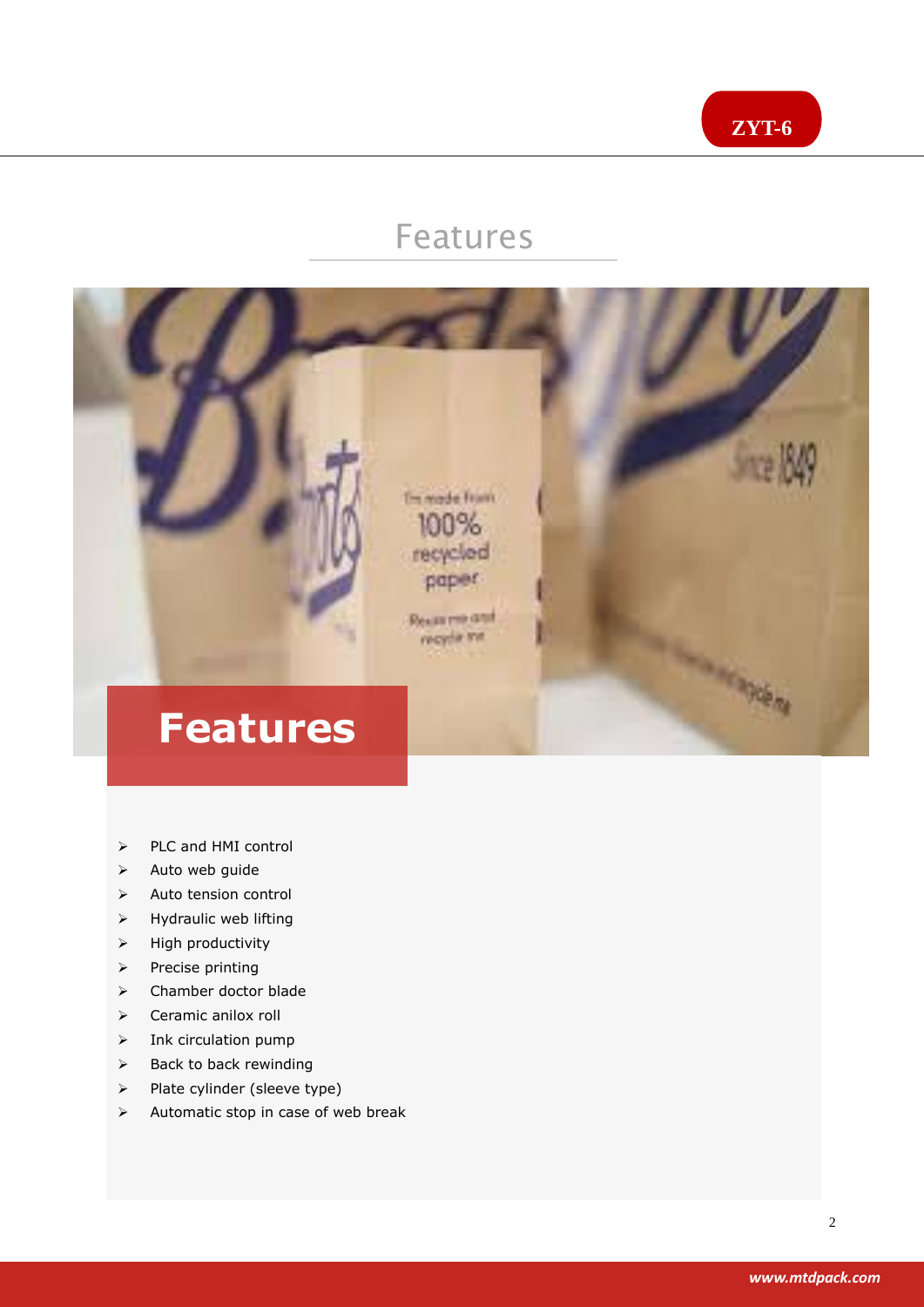#### Technical Data

i

| <b>Model</b>                | <b>ZYT6-800</b>           | ZYT6-1000                 | ZYT6-1200          | ZYT6-1300                 |
|-----------------------------|---------------------------|---------------------------|--------------------|---------------------------|
| Max printing material width | 800 <sub>mm</sub>         | 1000mm                    | 1200mm             | 1300mm                    |
| Max printing width          | 760mm                     | 960mm                     | 1160mm             | 1260mm                    |
| Printing length             | 228-1000mm                | 228-1000mm                | 228-1000mm         | 228-1000mm                |
| Printing speed              | 5-100m/min                | 5-100m/min                | 5-100m/min         | 5-100m/min                |
| Registration precision      | $\leq \pm 0.15$ mm        | $\leq \pm 0.15$ mm        | $\leq \pm 0.15$ mm | $\leq \pm 0.15$ mm        |
| Plate thickness             | 2.28mm                    | 2.28mm                    | 2.28mm             | 2.28mm                    |
| Max unwinding diameter      | 1500mm                    | 1500mm                    | 1500mm             | 1500mm                    |
| Max rewinding diameter      | 1500mm                    | 1500mm                    | 1500mm             | 1500mm                    |
| Power                       | 21 <sub>kw</sub>          | 24 <sub>kw</sub>          | 24 <sub>kw</sub>   | 24 <sub>kw</sub>          |
| Weight                      | 6900kg                    | 7400kg                    | 7800kg             | 8000kg                    |
| Dimensions                  | $8200 \times 1900 \times$ | $8200 \times 2100 \times$ | 8200 x 2300 x      | $8200 \times 2400 \times$ |
|                             | 2800mm                    | 2800mm                    | 2800mm             | 2800mm                    |